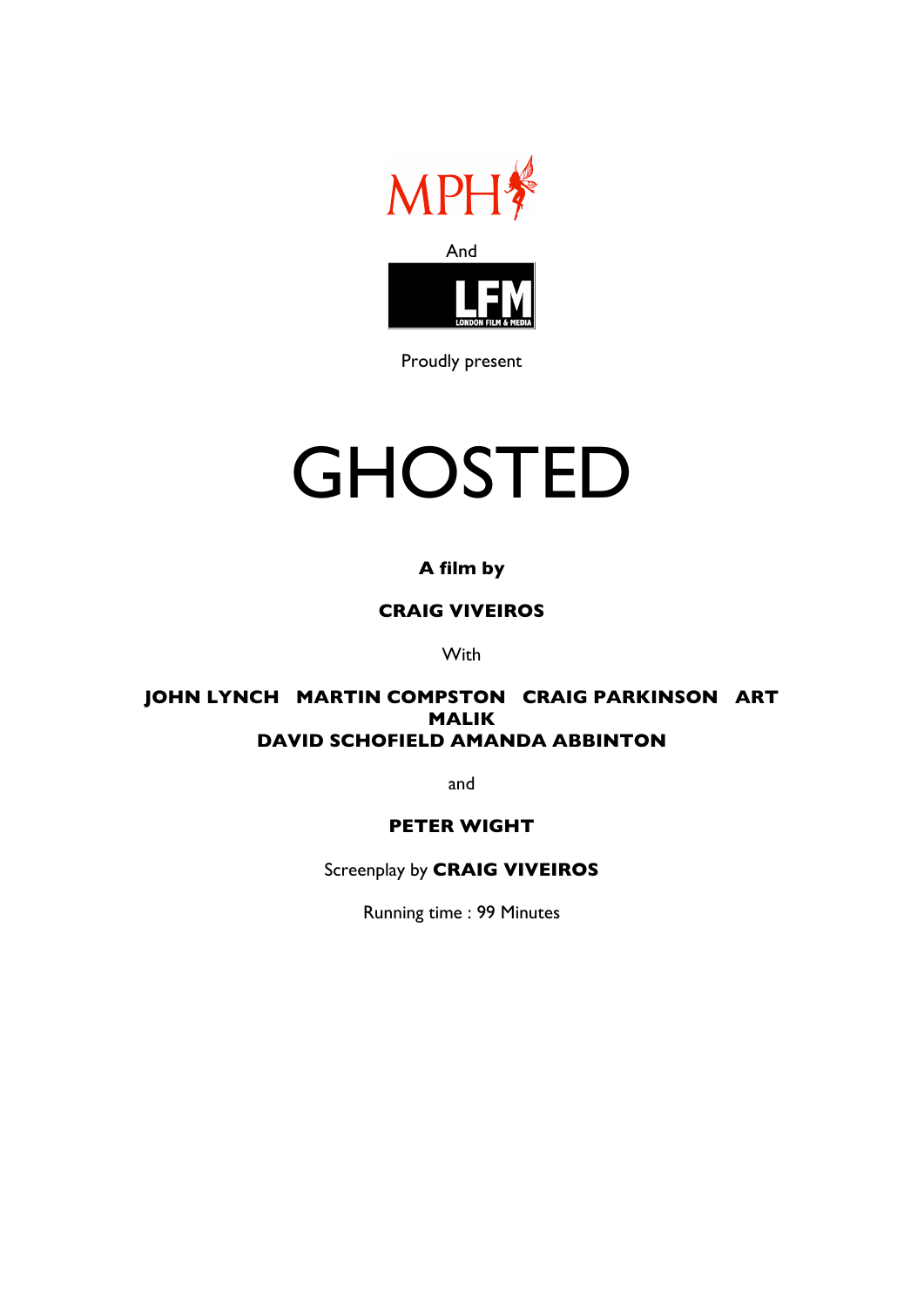# **INTRODUCTION**

Ghosted is an independent British movie with universal appeal, it is a personal, timeless story about second chances that resonates with people from all walks of life.

British film and film-makers, being hot at the moment after a string of successes, means that ghosted already has a path for success.

Not only is it a good British story created by good British talent, it also shares similarities with other recent winning stories.

Other prison movies such as, 'A Prophet', 'Hunger', have reached mass audiences and received critical acclaim. In Europe and in the Americas. this successes is the kind we wish to achieve with, 'Ghosted'.

This movie has been created with the intention, unlike many other independent movies, to have a shelf-life that will continue for decades to come...

# **A Word From our Executive Producer: Art Malik**

#### A Reason To Get Involved.

Zahid Mubarek was a Young British Asian who was brutally murdered by his cellmate on March 21, 2000, at the Feltham Young Institute in southwest London. He was already inside Feltham when his killer, 20-year-old Robert Stewart - a known racist and psychopath - was transferred to his cell.

Many key questions still remain unanswered:

- Was the teenager's placement in that cell accidental, negligent, or worse still, deliberate?
- Was the killing pre-meditated, or a seemingly random urge of violence?
- Were others laterally involved in the death; be they staff who had fears but did not act, or inmates who wanted to see a fight?

One of the most serious allegations expected to be investigated is the thus-far unsubstantiated claim that institutionally racist prison officers provoked fights between inmates of different ethnicities - fights upon which they placed bets.

When Craig sent the script of 'Ghosted' to me earlier this year I was reminded of the above case, the parallels seemed striking...could Paul's arrival in the wing have been orchestrated to bring some kind of closure to his and Jack's crimes...was this ghosting a coincidence or did indeed someone with a Messiah complex believe that a wrong needed to be righted, or more simply and disturbingly was the decision a deliberate act of malevolence?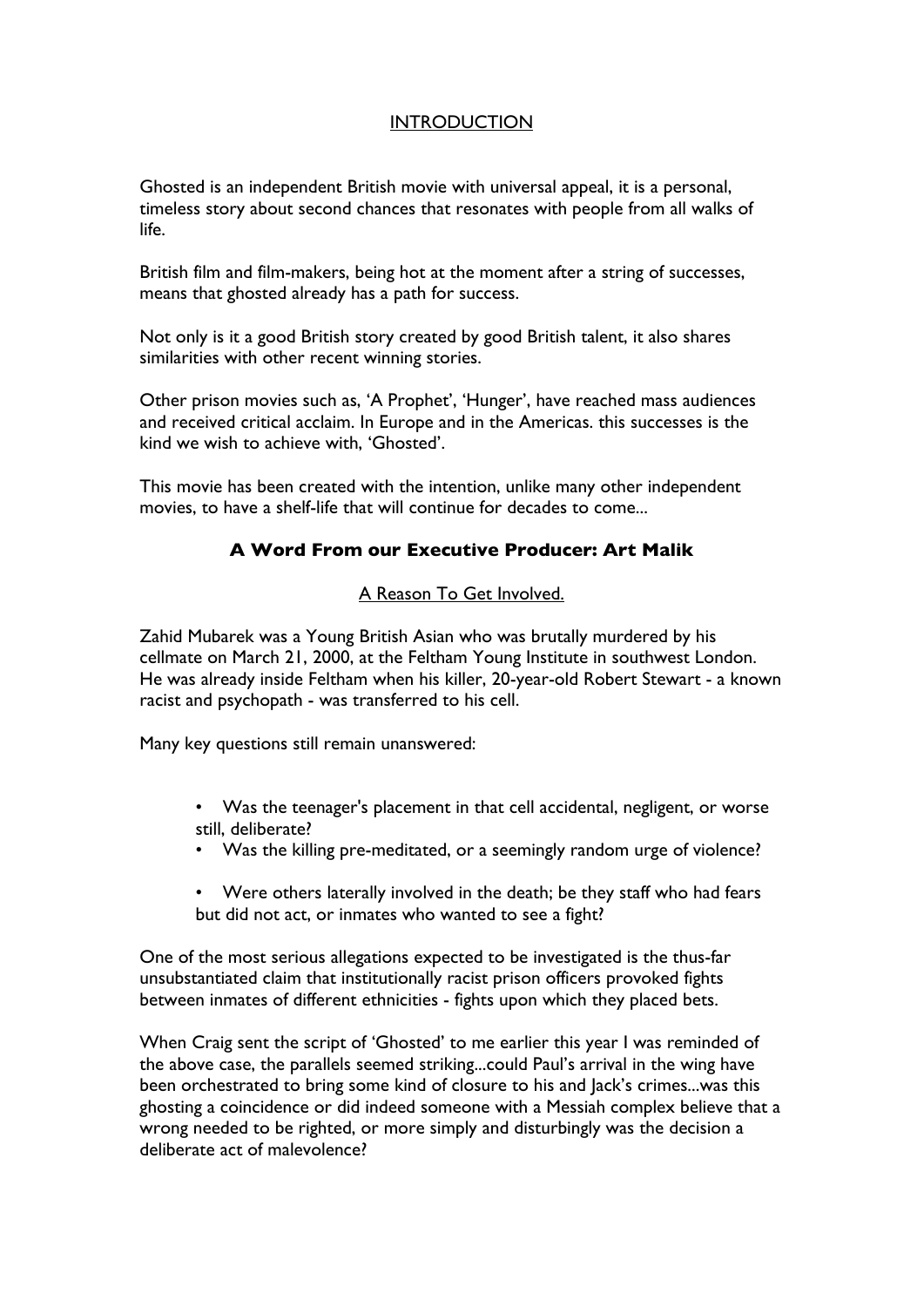Stories are often told with the caveat that "if they made a film about it, no one would believe it."

'Ghosted' sets out to address, not necessarily answer, some fundamental questions around redemption and acceptance, these apparently simple objectives are mired in the subjective and as the film ends with more questions to be asked than answered, it seems an appropriate undertaking.

It has not been the easiest of journeys, funding proved difficult, if not impossible, but with the determination of a great cast and a young, eager and passionate crew, the journey is nearly complete.

Passion is the driving force in any art, and in cinema it is required by the bucket loads. Distributing this film will not be easy, it will require a Distributor with vision and passion to equal that already shown, but lesser films have made it and with the right guidance 'Ghosted' may well join that pantheon.

### Short Synopsis

"Ghosted". A brutal, yet beautiful tale of loss, survival and salvation, told within the four walls of a British prison. Two men uncover a friendship that rewards them both unexpectedly.

#### Long Synopsis

A visiting room full of prisoners slowly begins to empty as they and their visitors leave. One man remains, JACK. He cuts a solitary figure, waiting in hope. A prison guard approaches him from behind and reminds him, "She's not coming". Jack extinguishes his rollie.

Jack is on a payphone, speaking to his wife. She tells him that their relationship has been over for a long time. He states that it is the "*anniversary*", his credit runs out. lack slams the phone.

Jack rips the photos of his wife and family off his cell wall in a fit of anger, he sits on his bunk and looks at a picture of his son. A commotion can be heard on the wing. A new prisoner has arrived.

PAUL, 21, sporting a cut and a bruise on his face, enters the wing. He is met with an array of looks and unsavory comments referring to his age, sexuality etc. Jack and his cellmate AHMED, look on.

AHMED, 60, is a lifer. He is of Pakistani origin, has an air of grace about him and is extremely pious. Jack spots an inmate named CLAY walking toward Paul.

CLAY, 32, is the wing No 1, a nasty piece of work. He is of medium build and has a strong northern accent. Clay approaches Paul and tells the other prisoners to shut up and leave him alone. Clay tells Paul not to worry, that he will be looked after in here. Paul thanks Clay. Clay's manipulation has begun. Jack watches on knowingly.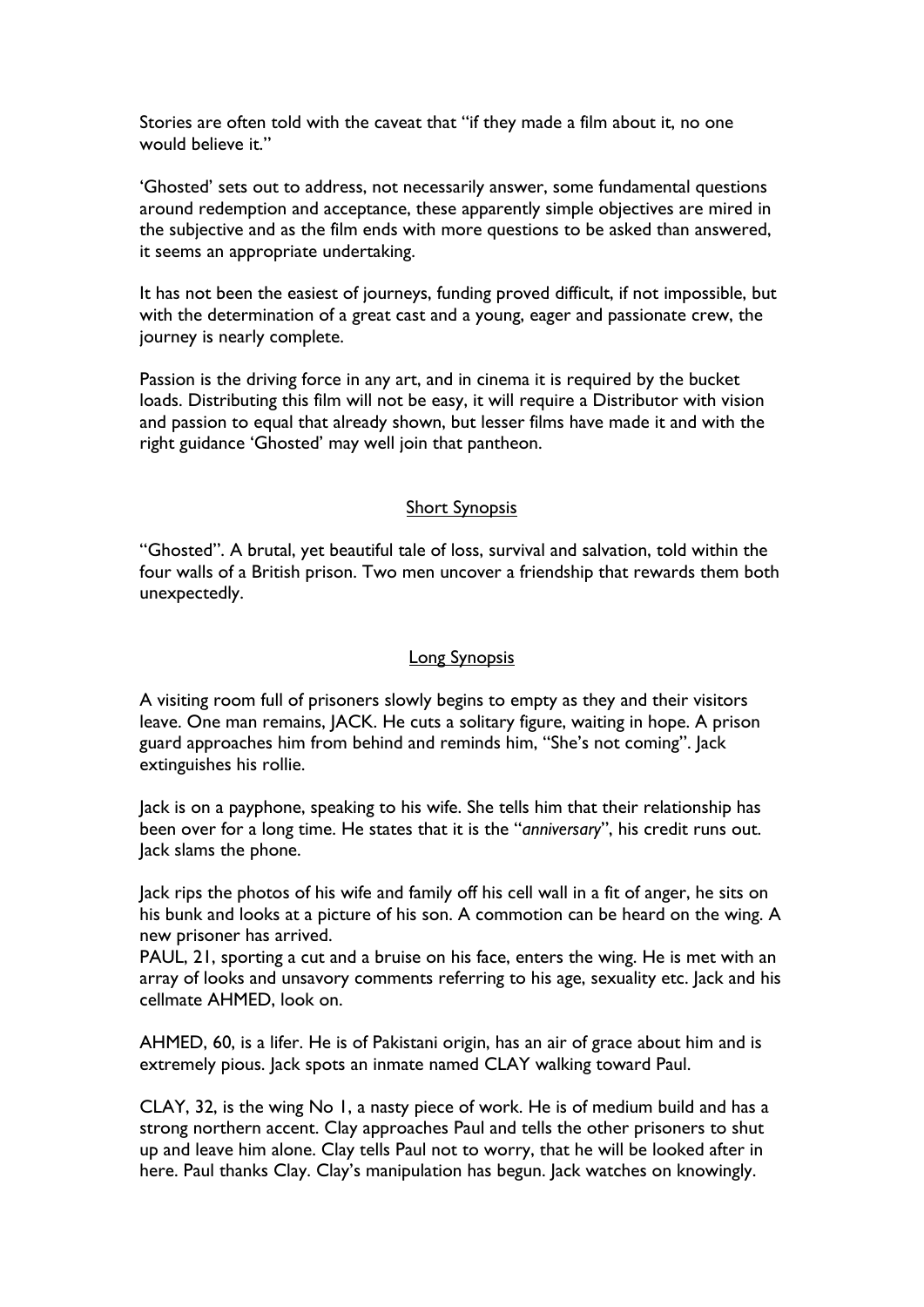Clay and Jack's eyes meet.

Lights out, Jack lays awake looking at a picture of his son. Paul lays curled in his bunk, using the sheets to mask his tears.

Morning, an Islamic prayer call can be heard from a nearby mosque. In Jack's cell, Ahmed prays as Jack sleeps.

Clay slowly begins to suck Paul into his own, un-forgiving world. Paul refuses to dispose of a knife used in an attack by Clay's gang. Clay's reaction is one of fury, as he threatens Paul with his life. Jack is always close watching, waiting.

Jack requests to one of the screws that Paul be put in a cell with him for his own safety, the screw refuses and makes a joke about lack wanting Paul as a "loey".

In the shower room, it is virtually empty. Jack showers and can hear some humming, its Paul. Jack laughs to himself. Suddenly the humming is broken by the voice of Clay and the laughter of his two side kicks as they come in. Paul backs up, Clay tells him not to worry. If he couldn't take the knife, there would be something else he could do. Paul protests that he's not like that, Clay calmly protests neither is he. Jack listens from within the other cubicle. Jack goes to turn into the cubicle but is bounced away by the sidekicks. Jack goes back to his cubicle and is forced to listen as a struggle takes place between Clay and Paul. Paul's mouth is smothered and all that can be heard are murmurs. Jack barges into that cubicle and knocks one of the inmates over, then piles straight into Clay, separating him from Paul and knocking him into the wall. Paul shuffles down into the corner and curls up. Clay, Jack and the 2 sidekicks scramble on the floor as they attempt to fight in the slippery conditions, the screws suddenly enter and split up the brawl. As they are all being led out Jack gives a knowing look to the screw who denied Paul's transfer.

Paul gets introduced into Jacks cell, they are formally introduced, Jack gives Paul a few words of advice before they both hit the sack, Paul sobs the night through.

Jack tries to raise Paul's spirits, after Paul refuses to leave his cell. Paul questions why Jack hasn't got any pictures on his wall and asks if he has people on the out. Jack tells Paul, that sometimes it's better to forget the life you had and start over. When Paul asks if he has any kids lack says no.

Lights out, all is quiet then Jack breaks the silence, and begins to tell Paul about his life. There is an uncomfortable silence before Paul talks about how he has only ever had foster parents and that he has had so many that it doesn't make a difference anyway.

Jack and Paul's relationship builds as they continue to do their time quietly, avoiding the ever- constant threat of Clay and his gang.

Jack walks past Clay before walking in to the TV lounge, its empty. All of a sudden he is bundled by Clay and two others into a store cupboard. It is just Clay and Jack in the small room, Clay has a knife, Jack draws up some courage and tells Clay he's not going to do any thing with the knife. Clay moves towards Jack,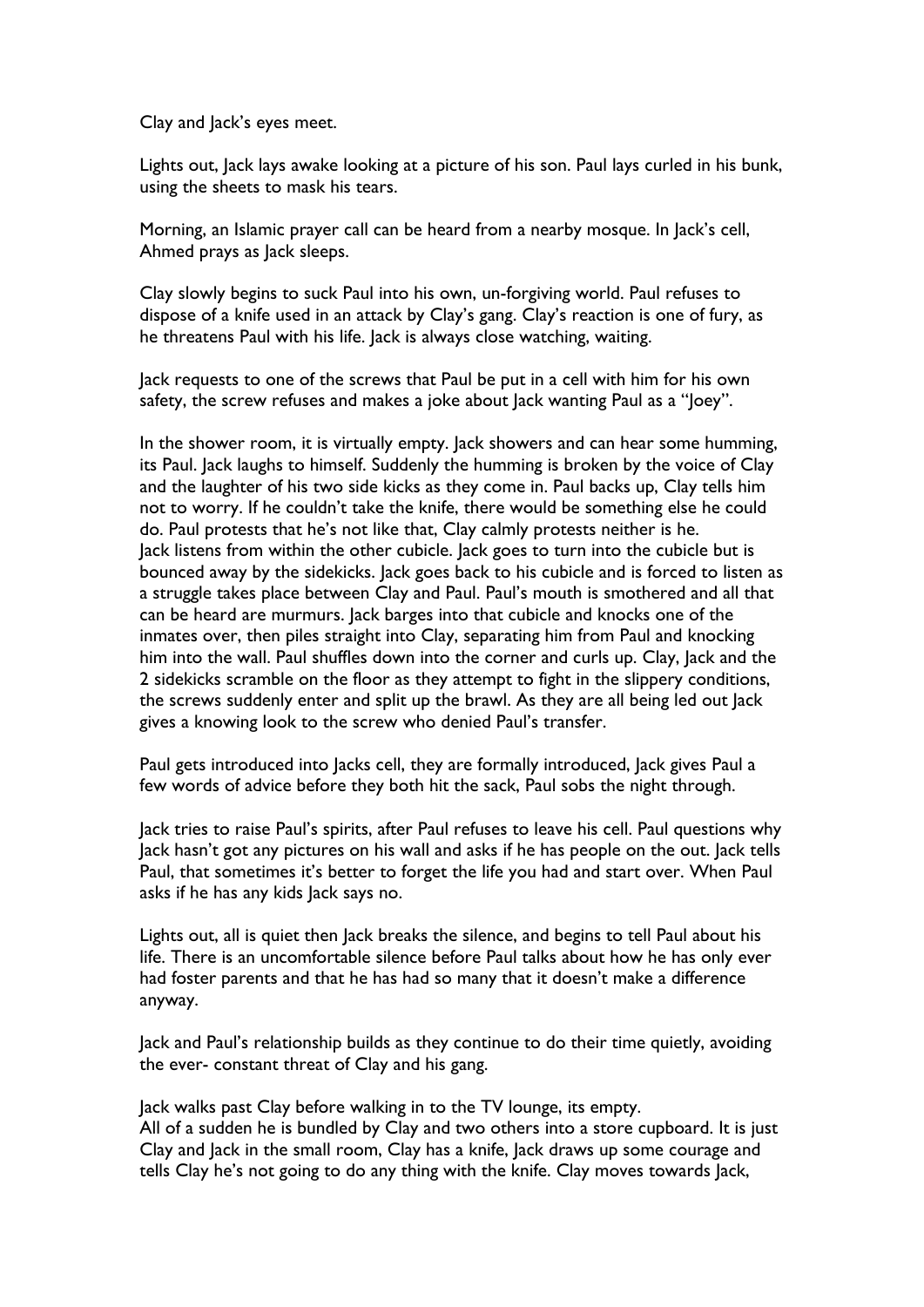Jack moves immediately pinning Clay up against the wall. Jack tells Clay that he's seen killers close-up and that Clay isn't one of them. Then Jack takes the knife and stabs himself in the thigh, and states that this way he doesn't lose face in front of the other inmates but must promise to leave he and Paul alone. Clay backs out of the room.

A new young inmate is brought into the wing, BENNY, 22, he is loud and brash. At lunch Clay invites the new inmate to sit with them, it is clear he is used to the system as he chats in a relaxed manner, bragging about his offences. Suddenly he spots Paul and stares at his attempting to see if he recognizes him. Clay notices and asks if he knows him, to which he replies that they were locked up together in YO. Clay asks if he has any information on Paul, he has. Clay listens on intently...

Night, Clay is suddenly dragged kicking and screaming to the seg, punishment for the belief that he stabbed Jack.

Jack and Paul are in their cell. Jack tells Paul what he is in for, involuntary manslaughter. Paul tells Jack he's in for, arson. That he fell in to a bad crowd and got caught in a trap.

Clay comes out of the seg, and claims to Jack, that Paul has been lying, he didn't come from a YO he was ghosted from another prison and no-body knows why. Jack accuses Clay of lying, before Clay begins to taunt Jack about his dead son, saying that no matter how hard he try he can never replace him.

Jack confronts Paul in their cell about Clay's statement, he denies it at first, then Jack gets it out of him. Paul tells Jack that he was released from YO about 3 months ago and suffered abuse at another prison because it housed other accomplices in his crime, before being ghosted to this prison.

When, at 16, he moved to new foster parents in Wolverhampton, he was trying to fit in and got caught up with some bad people. His crime wasn't just arson, their was a death involved.

As all of the details slowly come to light, Jack pieces them together and realizes that Paul was responsible for the death of his son.

As Paul turns back round, Jack suddenly begins to physically tear into him with anything at hand, relentlessly until there is no life left. Jack steps back, rings the alarm and waits to be taken to the seg.

In segregation, Jack dreams he is drowning and that his son is swimming to the surface of a deep pool, he tries desperately to get to air but remains unsuccessful.

Jack is released from segregation. Ahmed approaches Jack on the wing and tells him that if he ever wants to find peace he has to forgive Paul.

Jack walks up to Paul's bed in the infirmary. He is a vegetable, barely able to speak. Jack sits beside him, everything is still. They look at each other for a moment; Jack is unable to hold eye contact. Suddenly Paul's lifeless hand reaches out, Jack holds for a moment before taking it.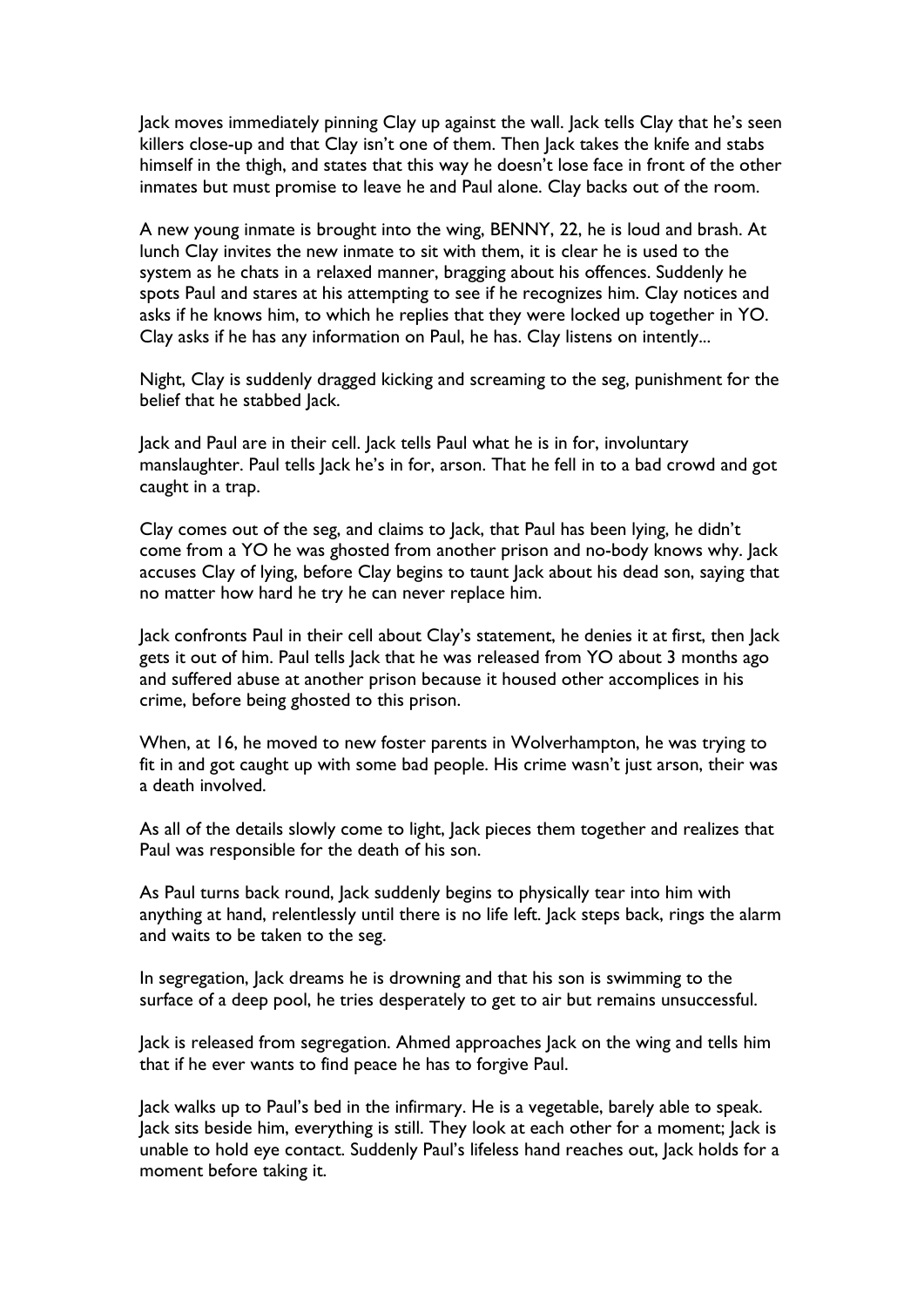The two sit still as they feel a strange sense of redemption, PAUL has been punished for his sins and JACK has rid the anger and guilt held from the death of his son.

The two remain alone, as they began.

### **MEETING THE DIRECTOR: CRAIG VIVEIROS**

### On the story

The lead character in 'Ghosted' is Jack (John Lynch) and when we first meet him he is on some what of a downward spiral. His wife has left him, his son is dead, he doesn't have much to live for and is looking for a way out, a distraction to avoid becoming institutionalized.

He is put into the path of a younger prisoner, Paul (Martin Compston), a new inmate who, through his vulnerability, leaves himself open to being victimised by other prisoners. Jack sees this as the distraction he has been looking for, becoming Paul's protector may ease some of the guilt he feels for letting down the two people that he truly loved, his wife and his son.

It's a story of redemption for both Jack and Paul. Paul has his own demons and his lack of a solid family unit allows his relationship with Jack to blossom. Both of their paths are destined to unite, achieving the same common goal. It may just be a little more complicated to reach that goal, in light of revelations between the characters.

Other characters in the film, such as Clay (Craig Parkinson), also possess a multifaceted nature to their personalities. The need to project a façade and hide true feelings within the prison environment has always fascinated me and provides great foundations for creating intriguing characters.

### On prison drama

I have always found the prison setting an interesting one, the dynamics of different characters, the hierarchy and the psychology involved always seem to provide the perfect ingredients for good storytelling. It's setting in this film is very claustrophobic, there is the heightened sense of paranoia and obviously, the inability to escape. In the prison environment you have to deal with your problems and issues, face-to-face, head on, on a daily basis. If something is not right, you have to confront it which inevitably leads to tension or drama. There is no hiding, no escape, you are exposed.

#### On working with the cast

All of the actors involved in this film have been brilliant. I couldn't have asked for anymore from any of them. Obviously it is an independent production and I felt honored that they have come on board and believe so much in the script, the story.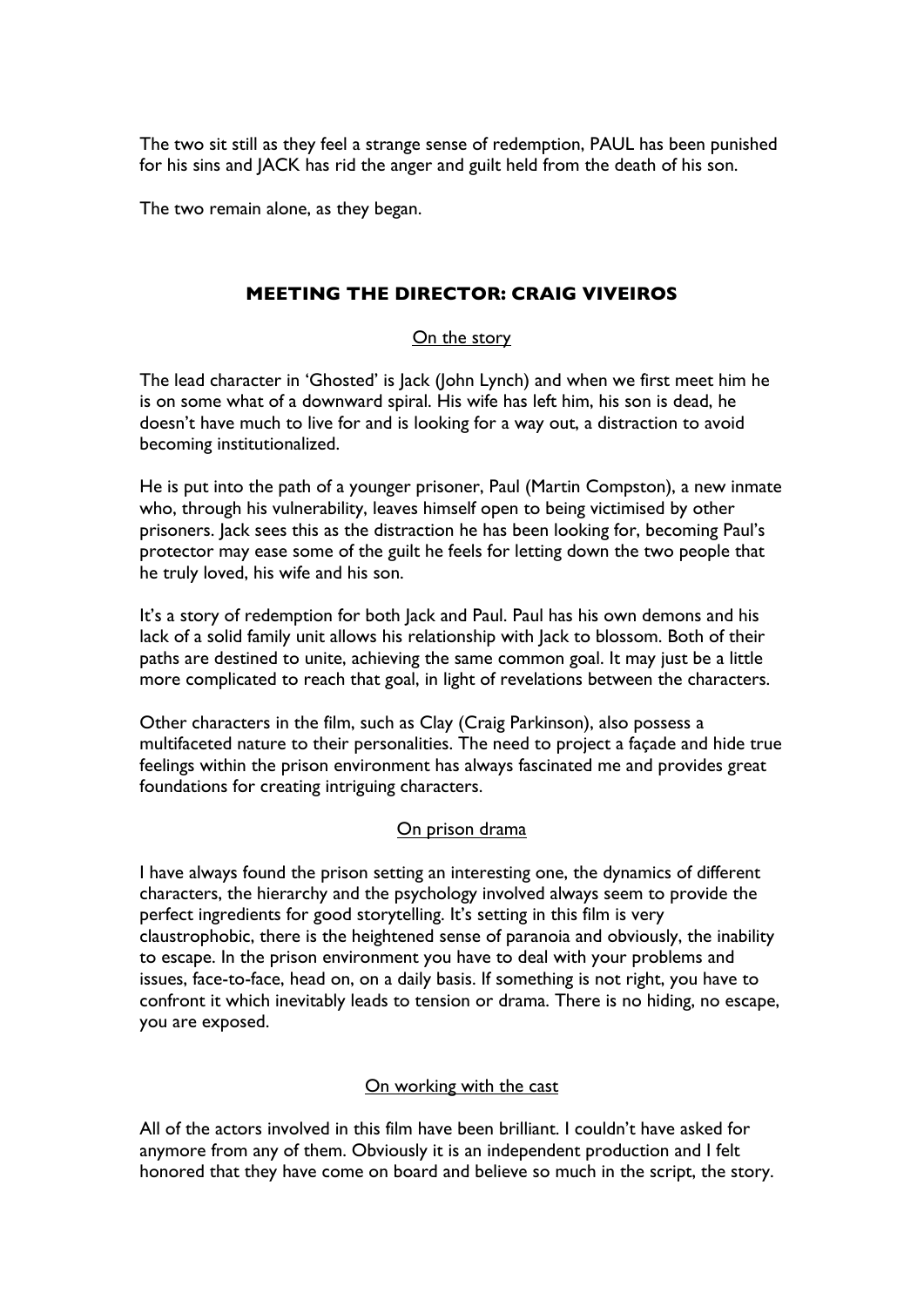I like to work collaboratively with the actors and find a place within the scene that works for us all. That's what has been brilliant about this film, everyone involved is doing there bit, whole-heartedly.

When I am writing a script I try and think of it from the visual perspective as well as from a narrative sense. I am trying to put something in the mind of the person who is reading it that they can interpret it in there own way and feel it.

I think the actors have been really good at picking that up. It makes the process so much more liberating, when you all feel a connection.

They were all really fresh to work with. John is so enigmatic as a performer, as is Craig. Martin, such a natural actor, a great talent, he can depict perfectly that vulnerability which makes 'Paul' a character you immediately feel for.

#### On shooting style

My intention always to shoot the film on longer lenses and shy away from the formulaic, standard wide, mid close etc. We looked to make this something that was original, something that was fresh. We wanted to create the feeling that you were always being watched and there are always eyes on you. So there is a very claustrophobic style in place, projecting the idea of the inability to escape. Longer lenses were the choice.

We had one core visual reference for the film. It was a Polaroid. A Polaroid that I had taken on a train that was pulling out of Victoria station. I remember covering the flash with my hand, taking the photo. Slowly as the picture came to life I remember just seeing these blurry fluorescent lights drifting through the frame. It was such a mesmerizing image. I showed it to James Friend (Cinematographer), and we used it as our foundation for the look of the film.

# **WHO IS INVOLVED**

#### **Crew Biographies**

**Craig Viveiros Director**

#### **James Friend (D.O.P)**

### **Rupert Bryan Producer**

Rupert Bryan established Motion Picture House in 1998 with the aim of creating a company that excelled at providing creative moving image in all its forms. Since then Rupert has been involved in every stage of every production, overseeing an output that has garnered awards and driven ambition. Inspired and motivated to work with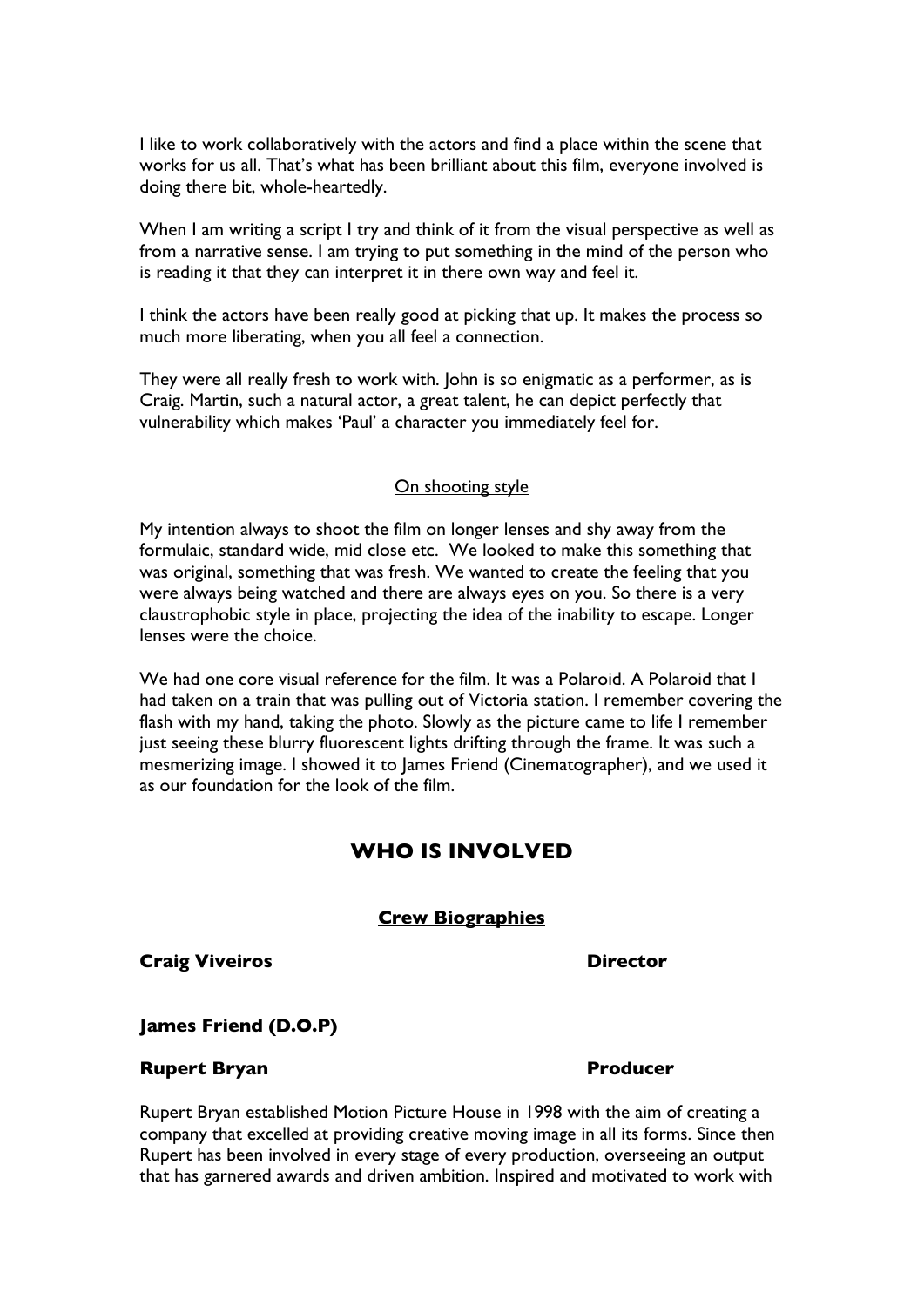some of the UK's finest emerging and established talent, Rupert's aim is to continue to produce entertainment of outstanding quality, make ideas real and encourage and foster excellence for the purpose of optimizing profit and art.

After producing several award winning shorts Rupert was keen to engage in longer format stories. His first feature 'BASELINE' a London set gangster drama, was theatrically released in the summer of 2010 and has recently picked up awards including Best Feature at the New York International Film festival. Distributed by Optimum in the UK, Rupert is currently negotiating with US distributors.

Two other genre pieces 'THE HIKE' and 'UMBRAGE' have also been (co-) produced and are currently in post.

'GHOSTED' shot in April 2010 is Motion Picture House's most ambitious project to date. An original and thought provoking story created by a cast and crew of some of the best british talent, this is the type of film Rupert is confident will put Motion Picture House on the radar of the entire industry.

But he's not waiting, "GET DIAMOND' is already in an advanced state of development. With Jason Flemying, Tamar Hassan and Costas Mandylor already attached, the wheels are in Motion at the Picture House.

#### **Amy Hubbard Casting Director Hubbard Casting**

Amy Hubbard CSA is currently casting The Hobbit for exec producer Peter Jackson. She has just completed casting on Neverland a mini-series from writer/director Nick Willing (the first production to be commissioned by Sky Movies). Credits as casting director include The Lord of the Rings Trilogy (directed by Peter Jackson), Chocolat (UK casting, directed by Lasse Hallstrom), The Grey Zone (directed by Tim Blake Nelson), Ben Hur (tv mini-series, directed by Steve Shill), There Be Dragons (directed by Roland Joffe), The Devil's Double (directed by Lee Tamahori), The Arbor (director Clio Barnard won Best New Documentary Filmmaker at Tribeca Film Festival 2010) and the one that makes her daughter the most proud: Weetabix 'Horse Racing' (commercial, directed by Ringan Ledwidge).

# **Cast Bios**

### **JOHN LYNCH**

Northern Irish actor John Lynch has barely stopped acting since receiving a BAFTA nomination for his haunting performance in the 1983 Irish film 'Cal'. Since then, he has built on his early success appearing in many Irish and International films including 'Sliding Doors', alongside Gwyneth Paltrow, and 'The Secret Garden' with Maggie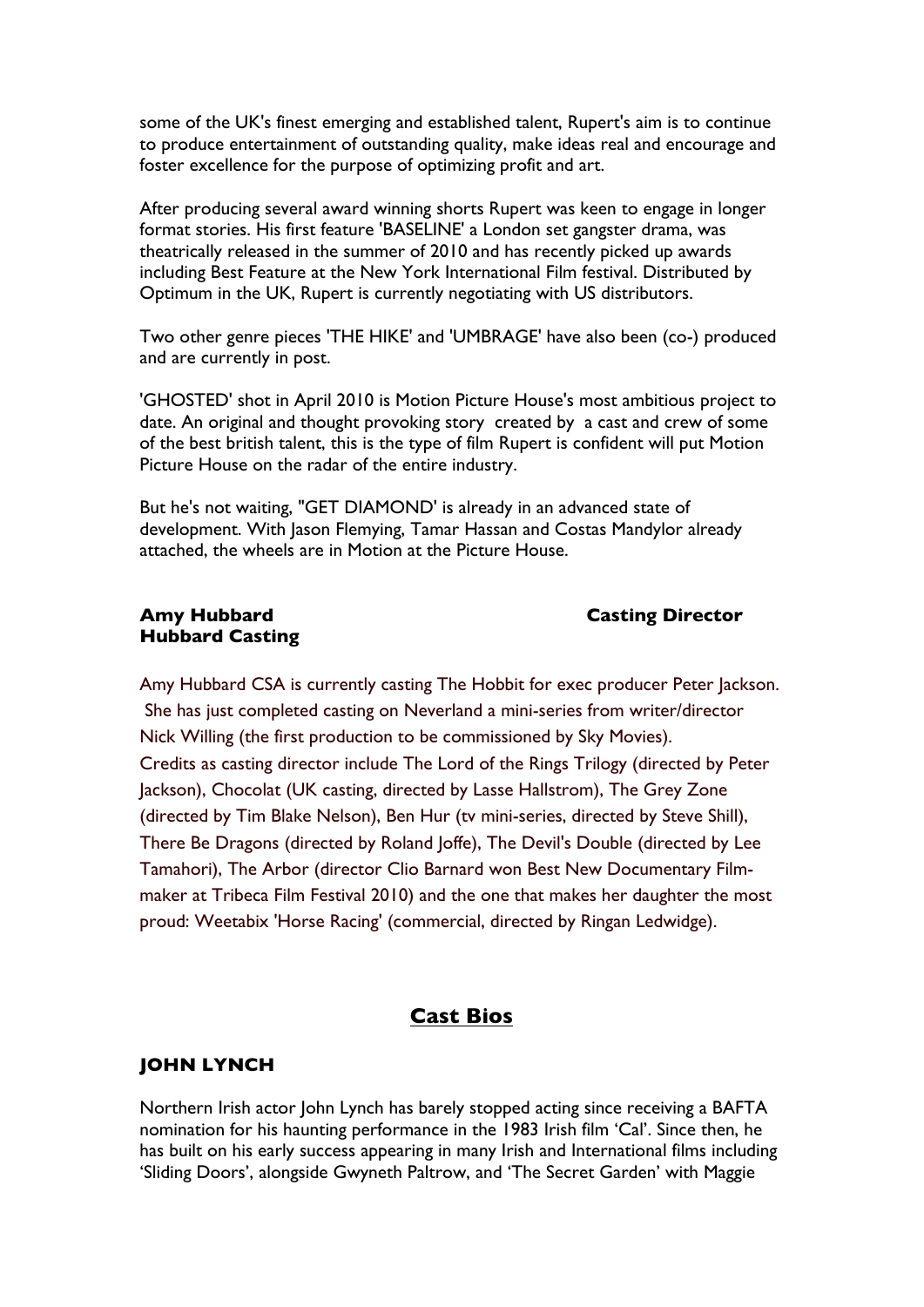Smith, 'Evelyn' alongside Pierce Brosnan and 'In The Name of the Father', 'Lassie', 'Best' and 'Some Mother's Son'.

His latest novel 'Falling Out of Heaven' was released in May this year.

# **MARTIN COMPSTON**

In 2006, Martin starred opposite Shia LaBeouf, Robert Downey Jr and Channing Tatum in the ensemble drama A GUIDE TO RECOGNIZING YOUR SAINTS, for which they jointly received Best Actor at the Gijon International Film Festival and Best Ensemble at the Sundance Film Festival.

He followed this by co-starring with Peter Mullan and Gary Lewis in TRUE NORTH (2007), and then with Kate Dickie in the hugely acclaimed RED ROAD (Jury Prize, Cannes Film Festival, 2006. Martin then made two horror-adventure movies, DOOMSDAY (2007) dir. Neil Marshall, and RED MIST (2008), for Paddy Breathnach.

In 2009 Martin acted out his teenage ambition playing Seventies Scottish soccer star and multi international cap John O'Hare in the Brian Clough biopic THE DAMNED UNITED (2009). Then Martin was cast opposite Eddie Marson and Gemma Arterton in J Blakeson's highly acclaimed directorial debut THE DISAPPEARANCE OF ALICE CREED (2010).

Martin leads Northern Soul musical SOULBOY (2010) which opened in the UK in August and earlier in the year Martin gave a notable performance in true crime TV mini-series FIVE DAUGHTERS for the BBC co-starring Sarah Lancashire and Ian Hart and directed by Phillipa Lowthorpe (The Other Boleyn Girl).

# **CRAIG PARKINSON**

British actor Craig Parkinson first gained critical and viewer attention with his effective portrayal of English music mogul Tony Wilson in director Anton Corbijn's Control (2007). Since then he has recently been seen in The Unloved (As 'Ben') , Soulboy (along side Martin Compston) Four Lions (as Matt) and is in the upcoming Brighton Rock (Cubitt) with Helen Mirren

# **ART MALIK**

Over the last 20 years Art Malik has found his way onto our screens. Art Malik will be remembered for quite some time as Aziz, the terrorist going to his death riding a missile in James Cameron's "True Lies" (1994), but he is a welltraveled stage actor and is familiar for his many miniseries and features based in India.

Billed as Athar Malik, he made his film debut in Peter Brook's "Meetings With Remarkable Men" (1979), based on the memoirs of the meditative cult figure G.I. Gurdjieff. 1984 proved to be a breakout year for Malik. He first came to the attention of American audiences as Zarin in the HBO miniseries "The Far Pavilions", co-starring Ben Cross and Amy Irving.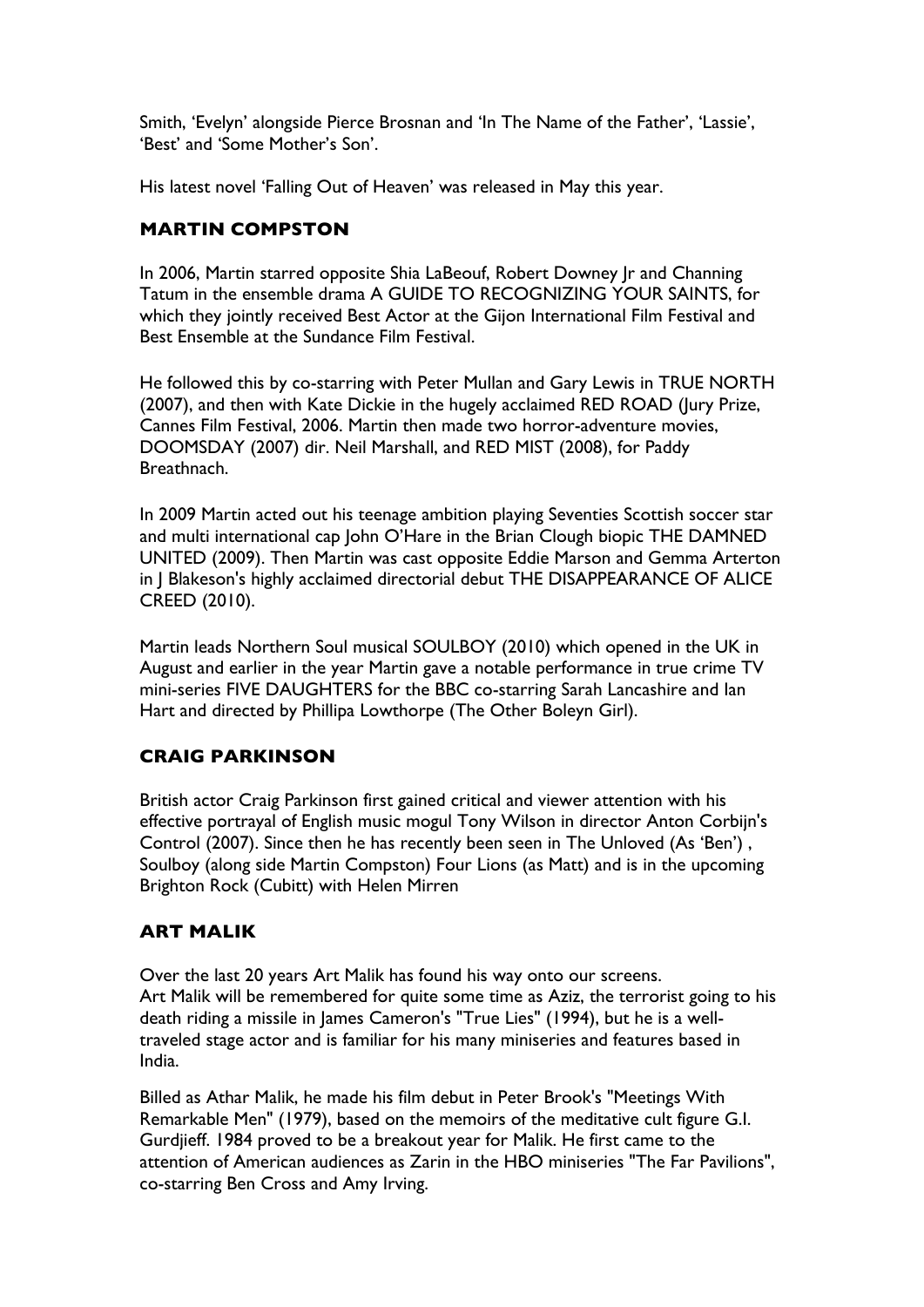The success of these ventures brought Malik to Hollywood, where he appeared on the big screen, as an Afghan rebel leader who teams up with James Bond (Timothy Dalton) in "The Living Daylights" (1987). In Roland Joffe's "City of Joy" (1992), Malik portrayed a brutal gangster who demands graft from the local inhabitants of the area. Opposing him are an American doctor (Patrick Swayze) and a woman who operates a medical clinic (Pauline Collins). Malik's villain caught the attention of James Cameron who cast the actor as Aziz in "True Lies" without even meeting him. He subsequently was featured in the acclaimed British drama "Clockwork Mice" and appeared as the sinister rival to the King in the Disney-produced "A Kid in King Arthur's Court" (both 1995). Since then he has been either on stage (Old Vic, Royal Court, RSC, Royal Exchange) or on screen. He has been in such films as 'The Wolfman', and 'Sex in the City 2'.

# **HUGH QUARSHIE**

Well known for his role as Ric Griffin in Holby City. He has been in over 300 episodes over the last 9 years and has been nominated and won several awards for his achievements on this series. His film career has seen him as Father Justice in 'Conspiracy of Silence' and Captain Panaka in 'Star Wars Episode 1: The Phantom Menace' and also appearing in 'To Walk the Lions' alongside Richard Harris.

# **DAVID SCHOFIELD**

David Schofield has had a prolific acting career spanning the last 40 years. He has acted in film, television and theatre. His movie credits include such Hollywood big screen behemoths as 'Gladiator', 'Last of the Mohicans', and 'Pirates of the Caribbean' and he is regularly to be seen on British television, having appeared in such favourites as 'The Bill', 'Holby City' and 'Waking the Dead', to name but a few. His theatre credits include numerous appearances for the Royal Shakespeare Company, the National Theatre and in London's West End.

David is a patron of of the Gesar Foundation, and is involved in the development of the Gesar Drama Companies, whereby children are encouraged to express themselves by way of the performing arts.

# **AMANDA ABBINGTON**

Amanda is an extremely diverse actress who has appeared in various film, television, theatre and radio productions. Born in the UK, Amanda's first major break was in 'Twenty Things to Do Before You're Thirty': a successful comedy drama. She then went on to do other productions for BBC, Channel 4 and ITV which mainly covered the comic aspect of her ability. One of her most successful role to date was being one of the lead performers in *Man Stroke Woman*, a fresh comedy from the BBC and also playing 'Babs' in *Married, Single, Other* which aired on ITV this last year. *Casualty*, *The Bill*, *Dream Team* and *Teachers* are just a few of the other shows she has appeared in. Amanda's film credits include *Slip Road, The All Together* the upcoming *Swinging with the Finkels* starring Mandy Moore.Accents come easily to Amanda who can perform "any accent you can think of, including foreign."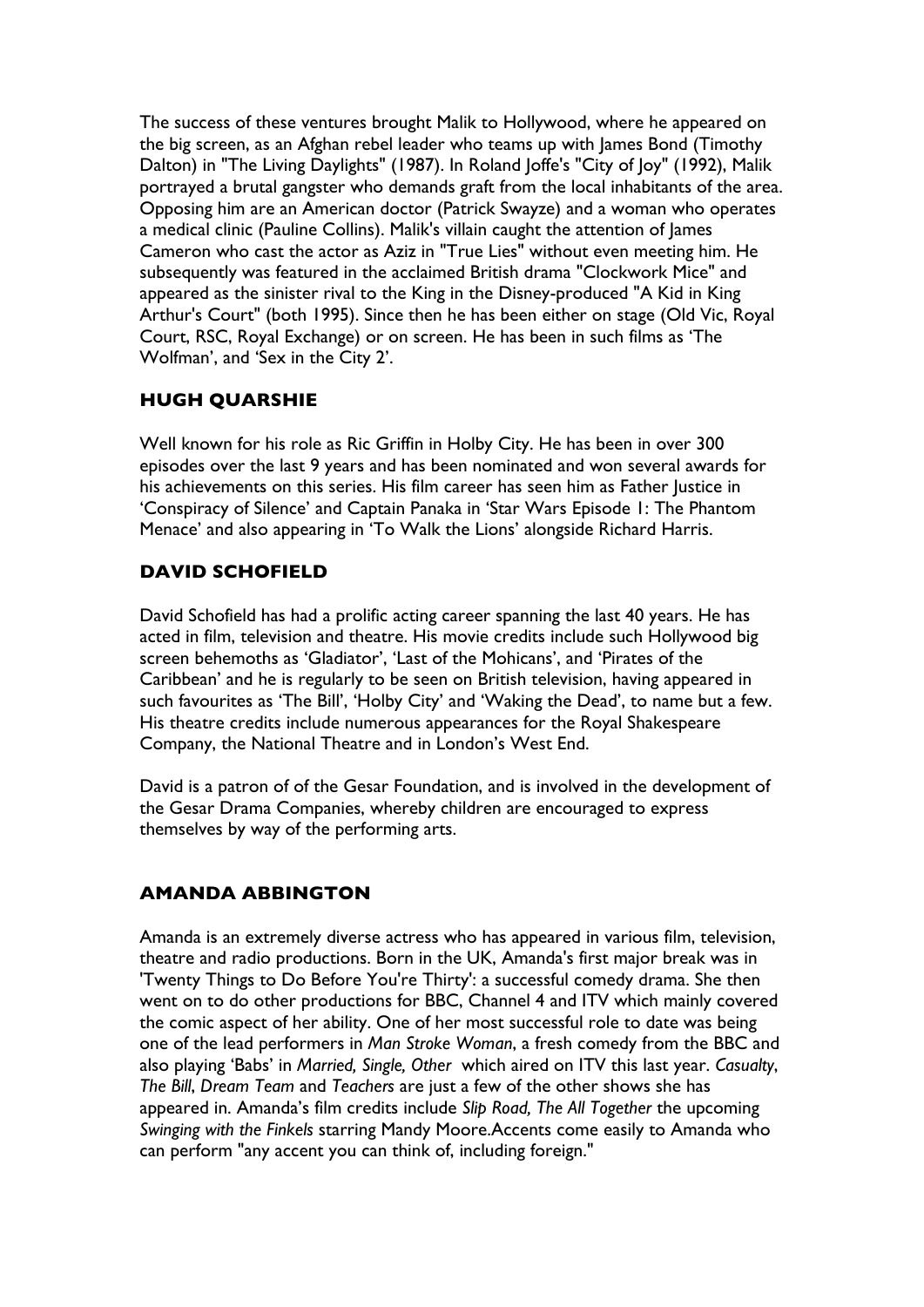### **NEIL MASKELL**

Neil was born in the City of London in 1976. He attended Anna Scher's theatre classes from the age of 11 and his first professional acting work was gained as a child. He has subsequently had a twenty year career including theatre, The Traverse, Edinburgh, Television, working for Directors including Adrian Shergold, Paul Greengrass and Jo Wright and Film including "Nil By Mouth", "The Football Factory", "It's All Gone Pete Tong", "Tony" and "Basic Instinct 2".

# **ANDY LINDEN**

Andy Linden is soon to be seen in the upcoming films "Harry Potter and the Deathly Hallows" as Mundungus Fletcher and the comedy feature "Bulla" as Left Handed Lenny. Andy has appeared in a wealth of TV and Films including: Not Going Out, Merlin, Drop the Dead Donkey, Rome, New Tricks, Roman Polanski's Oliver Twist, Lucky Break, The Rise of the Footsoldier, The Secret of Moonacre, Love Is The Devil, The Business, Law & Order UK, Garrow's Law, Bleak House and Lock Stock.

Andy started his career in the comedy double act "The Port Stanley Amateur Dramatic Society" with Cliff Parisi (Minty in Eastenders) on the Alternative Comedy Circuit and then did his own very successful stand up act for years. His last Edinburgh show was in 1997 in the one man play "Barry Sorts it Out" which won Time Out Critics CHOICE and he will be appearing this year in a another one man show he has devised himself called "I Kid You Not" which will be playing at the Gilded Balloon in August**.** 

Over the years Andy has worked with a wealth of comic talent: Peter Cook, Hale and Pace, Fry and Laurie, Alexei Sayle, Jo Brand, Paul Merton, Harry Hill and Lee Evans.

# **WHY AND HOW DID YOU GET INVOLVED**

# **CAST**

# **JOHN LYNCH**

It's been a long long time since I've read a script that centres absolutely 100% on the characters they are all **really well** written and extremely well fleshed out. 'Jack' in particular, initially, I was looking at it from his perspective. He is an incredibly complex character and an intensely dark character and there is a tremendous amount of ambivalence around his history, around violence. What I found when I read the script is that it wasn't black and white it was grey… he is a man who lives in the shadows, you can't really pin him down, he is ultimately, I think, a good man, but there is this fisher in him, there is this crack in him…

I think Craig really has captured something, when I read the script it just really stayed with me and I thought it's been a long time since I have gone into a film with so much character detail to draw on, which then in itself brings another thing…your exposed because you are really inside that character's mind. You are really inside the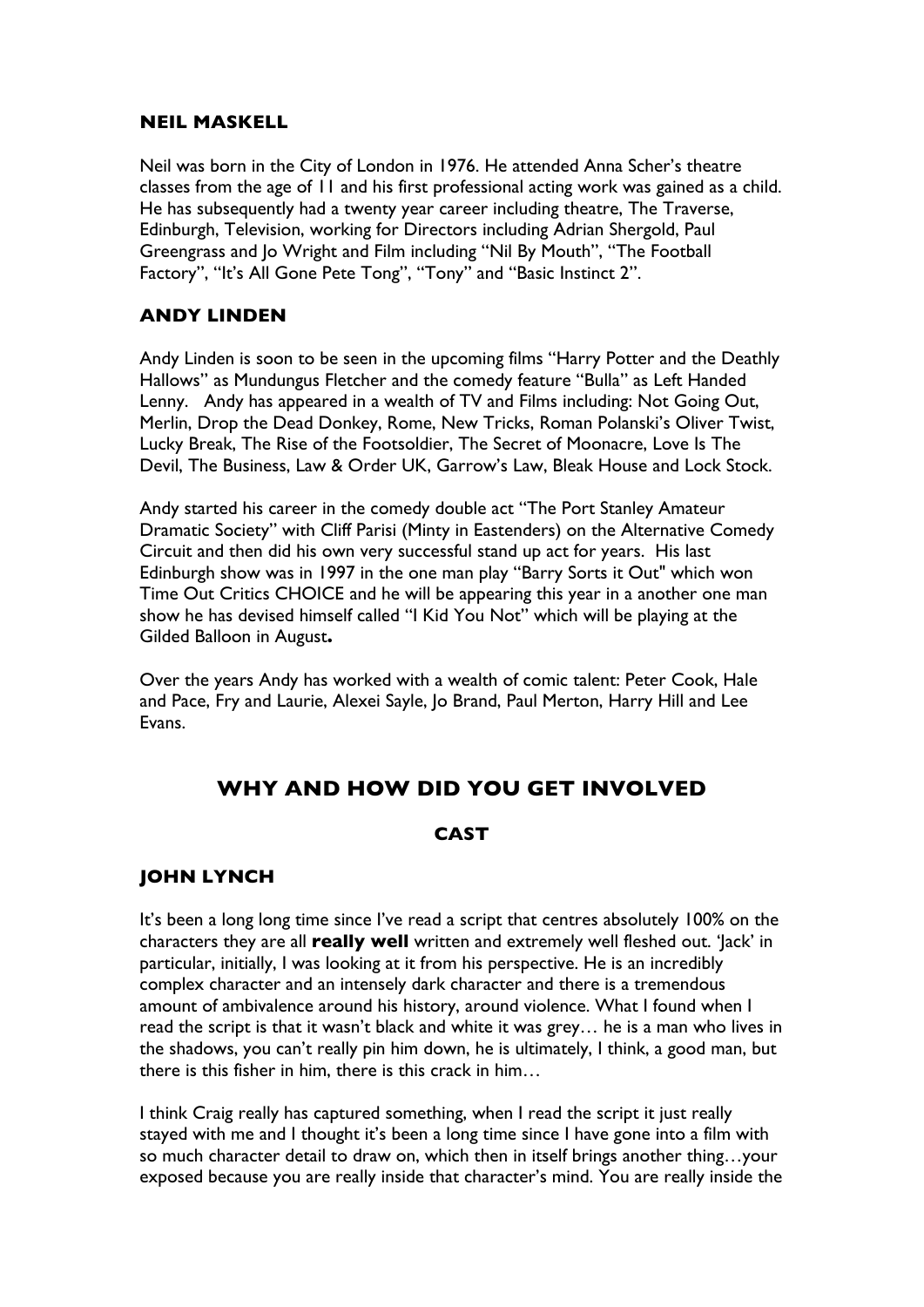character's heart because they talk abut how they feel, they show how they feel. it's been very exciting and at the same time, it's been a little scary"

I think you can always get a really strong sense of what the director is going to be like from their script. I knew that in the script there was a tremendous amount of detail, it's exacting, it's complex, it's complicated, It's about what happens when men get locked up for a long time… it's dark…and I knew that someone who could write something like that had to be an interesting director.

It's about what happens to a man when you lock him up, it's about what happens when you start to kill any chance you have of reconnecting with the world…when you throw everything away, when you end up in a hole, in a corner with your back to the wall. In a very real and very detailed sense. I think it's a story about something that is powerful. And I think people will always be interested in stories like that.

# **MARTIN COMPSTON**

I make my living through low budget film,so this is kind of the norm for me, but I think it is the way forward especially for British film. Productions spend months and months trying to get millions upon millions of pounds and then when they've got a certain amount they still don't make it and in my experience, if you have any sort of money, just go and do it. I think Motion Picture House and London Film and Media have been really clever, they had a good script, which was the most important thing and then they got actors that wanted to make that script and were willing to work for less. It's been good to work on something that is enjoyable and challenging, I have been lucky.

The script is really well written, there are moments of genuine humanity and I believe that every character has something, it wasn't the 'stereotypical hardman', everyone has different sides to them.

The Director is talented, he will go far. Being such a closed set everything takes place on the wing and that meant there was only so much you could do, but at the same time that was quite liberating to the writer (Craig Viveiros/Director) because he knew the restrictions. It's been really refreshing to work with a director who knows exactly what he wants, but also gives you space to express yourself. Obviously being a writer, director the script was something he had worked on for awhile and it's admirable that he could let something go which was obviously very personal to him and let us tamper with it. He understood that after casting you in that part he had to trust you as much as we had to trust him. He has got real enthusiasm for what he does and it's been nice being on set with someone who doesn't see it as a burden. Craig enjoyed himself and that atmosphere actually spreads around the crew. And even though it could be such a dark script at times…we could still have a laugh.

# **CRAIG PARKINSON**

"It's a real slice of life"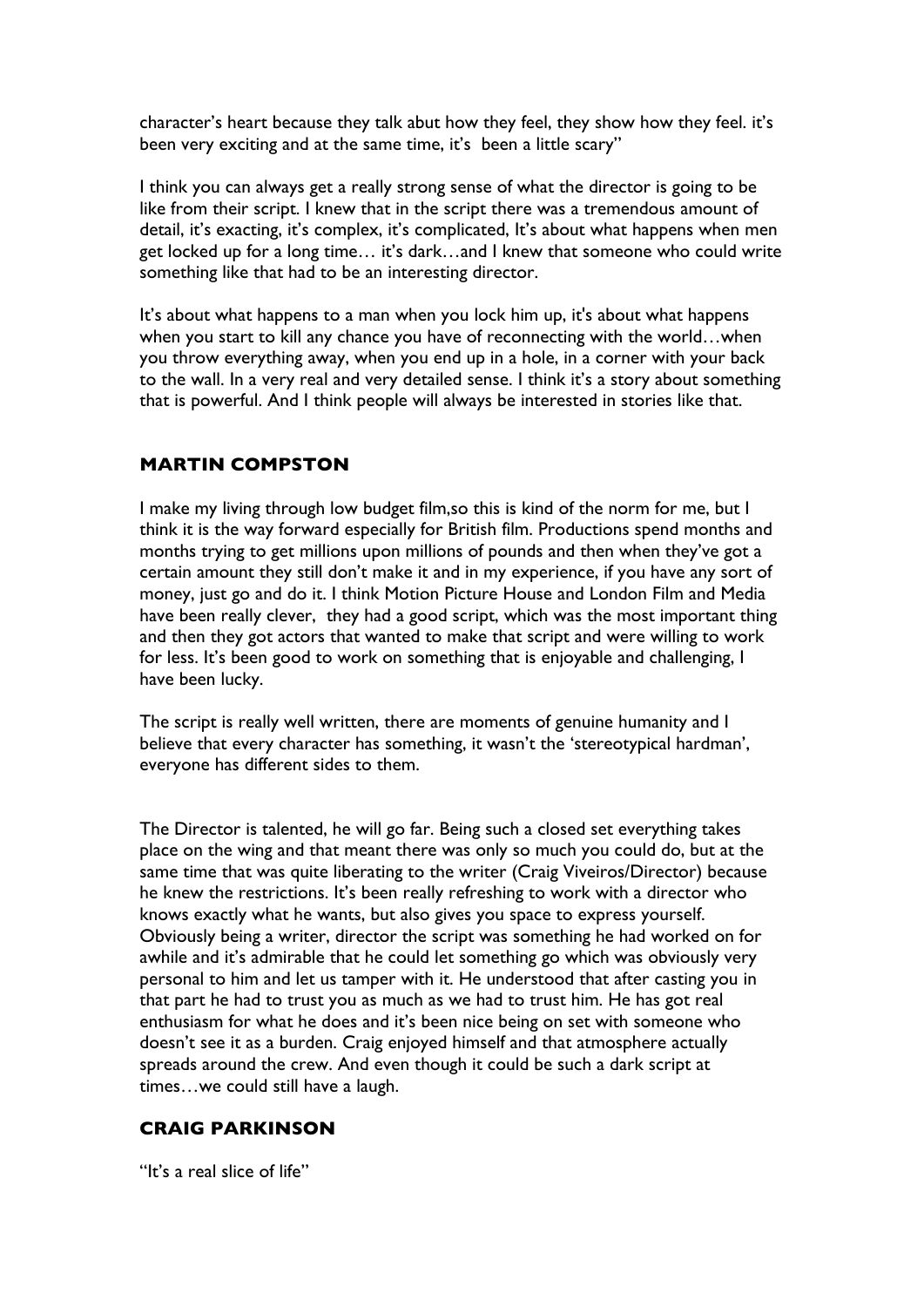Everyone in this film did truthful work, even though we were in this 'film' world, we all were in a real world.

The one thing I really enjoyed, apart from the character is the story. Whenever I first read a script, I try and not have the character in mind so I can get a really good version of the story and not just pick out character traits. What I loved, is that it was a prison film NOT about escape, it was the opposite. The characters were so strong and I knew we had some brilliant actors in, I just couldn't wait to be involved.

I have worked with a lot of first time directors and a lot of big experienced directors and sometimes it doesn't matter, that it is there first time. The good thing about Craig (Viveiros) is he had a very gentle air on set, but he was very clear. Because he wrote the script he knew it inside out and he was very open to any sort of change on the day or if something wasn't playing right, we would just change it and play about with it. His calmness and gentleness bled down through everybody. We had a very focused set even when we were doing really high energy, intimate scenes.

#### **CREW**

### **RUPERT BRYAN PRODUCER**

We originally planned to make GHOST a short film but when the opportunity came about to make it a feature, we grabbed it. Craig wrote the script in a matter of weeks and after he sent me the first 20 pages I knew this was something to get behind. First and foremost this film has an intriguing story with good characters and strong themes, what more could you possibly want from the world of cinema?. When the journey first started I had no idea where the money was going to come from, who was going to be in the film, and how we could make it for the budget ...that we didn't have yet!.

I'd worked with Craig on his short film Vengeance and on a few projects and features beforehand so I knew he had a natural talent for directing and he just needed to be given the tools to get the job done. We tooled him up and went to work!. An inspiring moment was when Art Malik read the script and said he's love to be involved. We had a brilliant crew, great cast and more passion than a tropical fruit punch.

We've made a film that everyone is proud to be part of, thats the important part!

#### **SUSAN GURLEY COSTUME DESIGNER**

Ghost is my first feature iv designed having come from a TV background. I stuck to a colour scheme and broke the costumes down in stages, so they didn't look like they had just been bought but various stages of wear and tear. Its not all prison outfits, some characters wear civilian clothing to show their hierarchy within the prison and privileges they have earned. Its a saturated, worn look to reflect the story.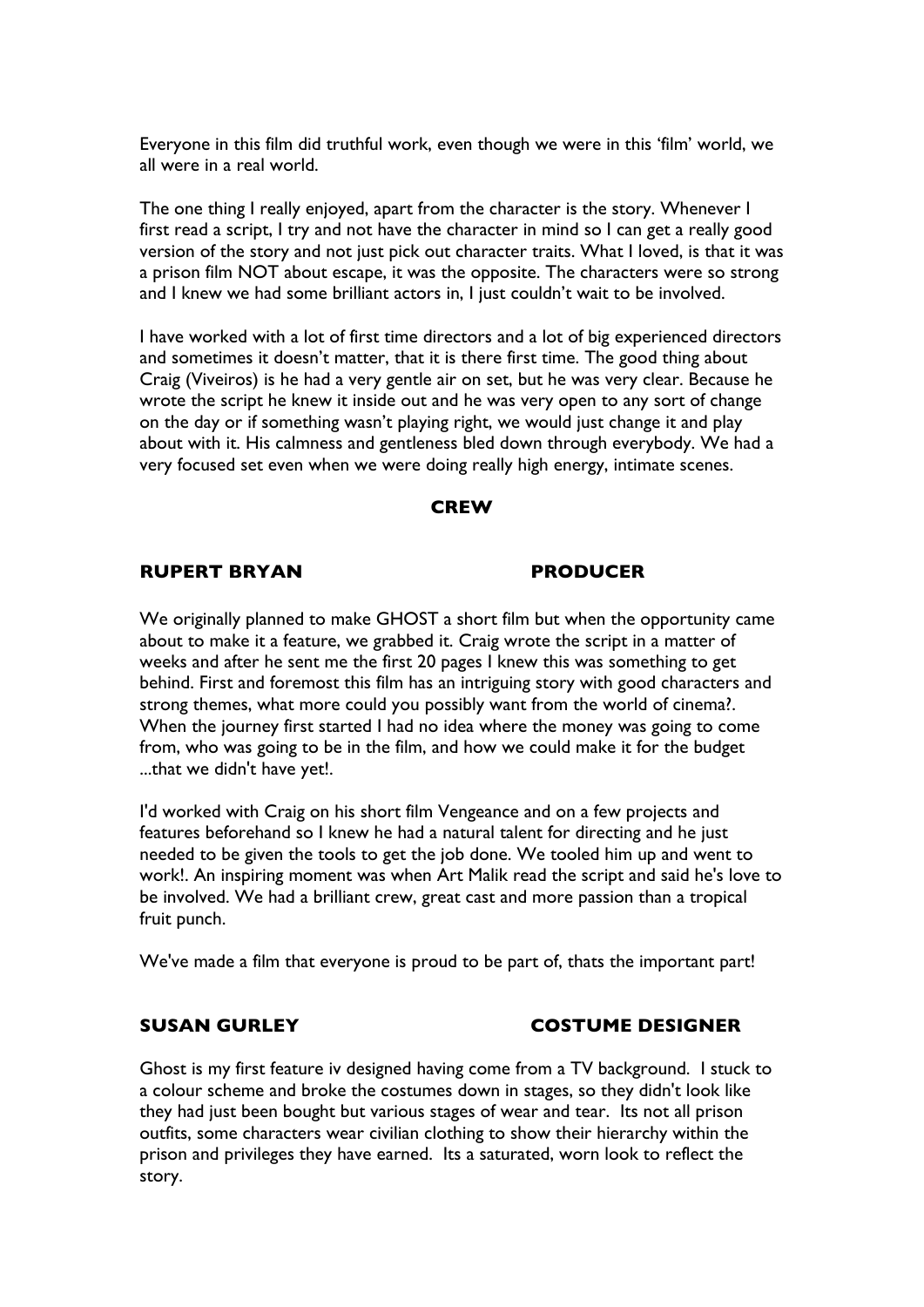# **DANNY ROGERS PRODUCTION DESIGNER**

Craig Viveiros and James Friend first approached me about 'Ghost' as it was then called early in 2010 over a drink at Pinewood Film Studios. Having collaborated with them on 'Road to Vengeance' in 2009 and spoken on wrap about a potential involvement in future projects I was pleased to hear what they had to say. I was immediately interested in working on a full blown feature. After the 'elevator pitch' from Craig I was intrigued and after a subsequent analysis of the script I was sold on the idea.

Principally I was drawn to the film by the prospect of working with Craig and James again whom I consider to be among the most talented and innovative young film makers I have ever worked with. The idea of creating an environment which had to be all at once physically and emotionally oppressive and yet had to strike a balance between being a force and yet not overshadowing the individual personalities of the film's characters was also a challenge. Atmospherics were used to a great extent (initially I would have to say at James' suggestion) and they contributed a great deal to the overall feel of the film. Other than the general bleakness of the environment the attempts of the individual characters to personalise their 'private' spaces was also a useful tool in creating a believable environment of incarceration.

The entire crew came to a screening of Jaques Audiard's 'A Prophet' (designed by the excellent French Designer Michel Barthélémy) at my house prior to commencing production which was (is) a favourite of Craig';s and a major influence of to overall feel of the film. We also watched numerous hours of documentary footage about English prisons which proved invaluable. It soon became apparent that our preconceptions of the reform system were slightly off and I had to address these preconceptions such as inmates dress and the day to day operation of the prison itself at length.

Hopefully we have achieved an overall look and feel that is authentic without encroaching on the story or the superb performances to too great a degree, this was certainly our aim. The use of light and shade and the general blandness and uniformity of the interiors when combined with the occasional splashes of colour such as inmates clothing or a board game or book here or there are the general themes that ran throughout the film. The scene of which I am most proud however is the final confrontation between the two main characters, Jack & Paul, the details of which will of course have to remain unsaid. However, I will say that it was a technically challenging sector of the film and having seen the finished article, one of which I am extremely proud.

# **KELVIN HUTCHINS EDITOR**

Working on *Ghosted* was a great experience for me as an editor. Apart from numerous short films the only long form content I had edited was a low budget horror feature set at night in the woods, so to say there were little to no similarities is an understatement!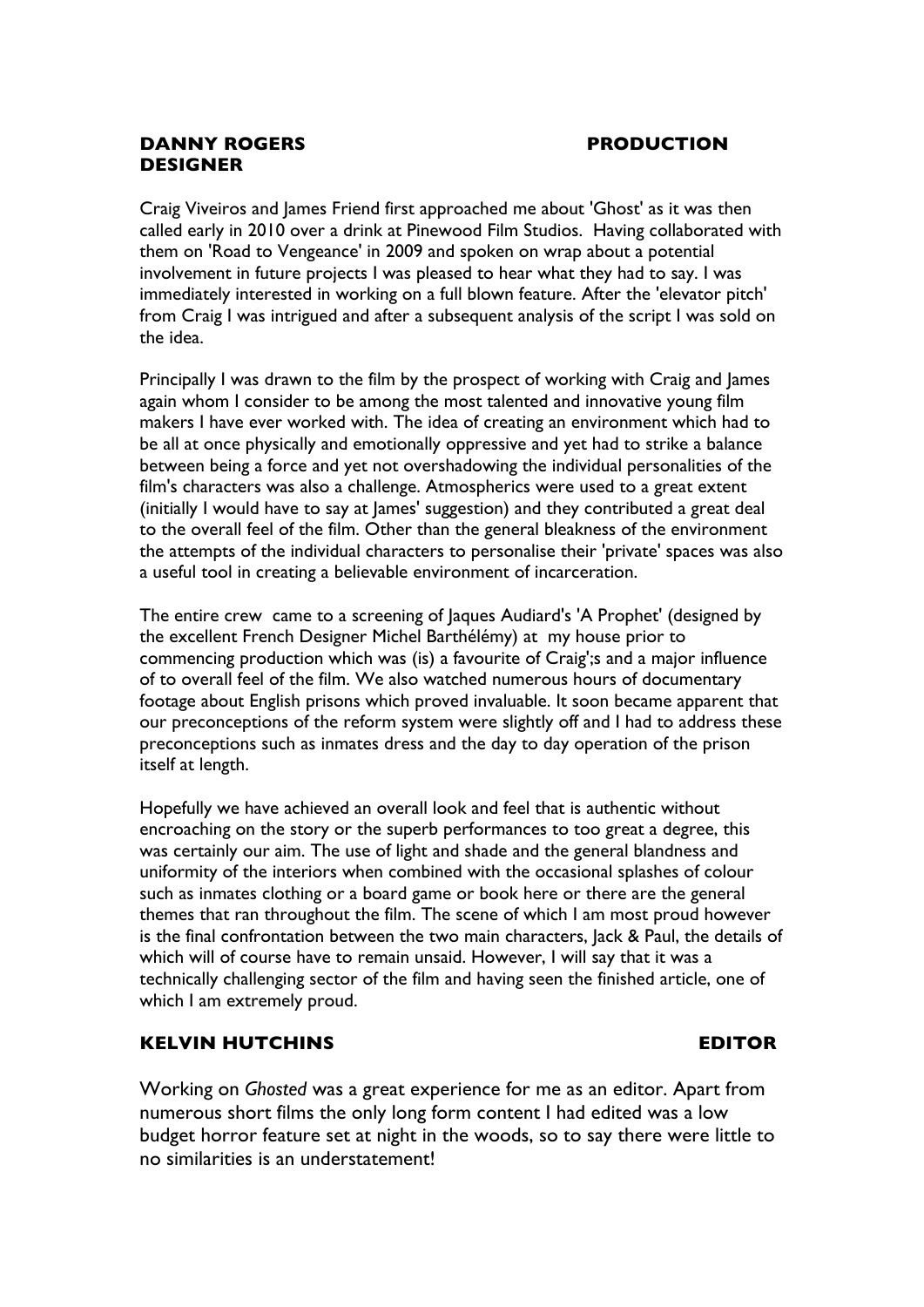Having worked with Craig on his short film *Road to Vengeance* we had built up a fluid working relationship and I was pleased to be asked to work with him again on this project . He is a hugely talent individual. What we decided from very early on was that we would have an assistant/assembly editor on set syncing the rushes and cutting scenes as they went. For this job we turned to Sam White, and I am forever grateful to our line producer, Jo Dixon for recommending him as we formed a fantastic working relationship which lead to us becoming a thorough and fluid editing team.

Sam and I decided on the post work flow. This meant that Craig could be on set in the morning then visit Sam at lunch to see a rough cut of the day before, and sometime even that morning's scenes. This was invaluable to Craig. It allowed us to have an assembled edit 2 weeks after we had finished principle photography.

Sam, then came on board as a joint editor and for the next two weeks we worked on the film with Craig. Craig would brief one of us and then switch to another and review it. This method really sped up the process and gave it a strong energy. By sitting down together, reviewing and agreeing amends ,and then going straight to make the amends meant that we never got too bogged down on one scene for days on end.

After this 2 week period Sam unfortunately had other commitments (getting married!) So Craig and I decided to let the film breathe for two weeks then come back to it with fresh eyes.

This break did us a world of good . When we returned to the project we felt reinvigorated. We all saw new opportunities to make improvements and get the running time closer, to what we knew would make the piece stronger, of just over 90 mins.

Working with a director like Craig is a hugely creative process. It is my job to give him options of how the scenes can work and discuss the merits of each. The aspect of working with Craig that was most liberating is that he knew the characters and story inside out so the options we were looking at were very small minutiae it allowed me to really concentrate on the fine details of the story and characters. As this is such a character piece this made the film stronger and gave it more gravitas.

Another element that made it easier to hone in on the details of the characters was the quality of the performances. It is very rare, when editing, that you have so few takes that are usable. In our case, this meant that the challenge was to look for the more finer aspects of the performances that told you where the characters were in their heads at that time which is a real luxury to do in an edit.

There were some big decisions to make in the edit not least how to address the violence in the final act. I always knew once I had read the script that we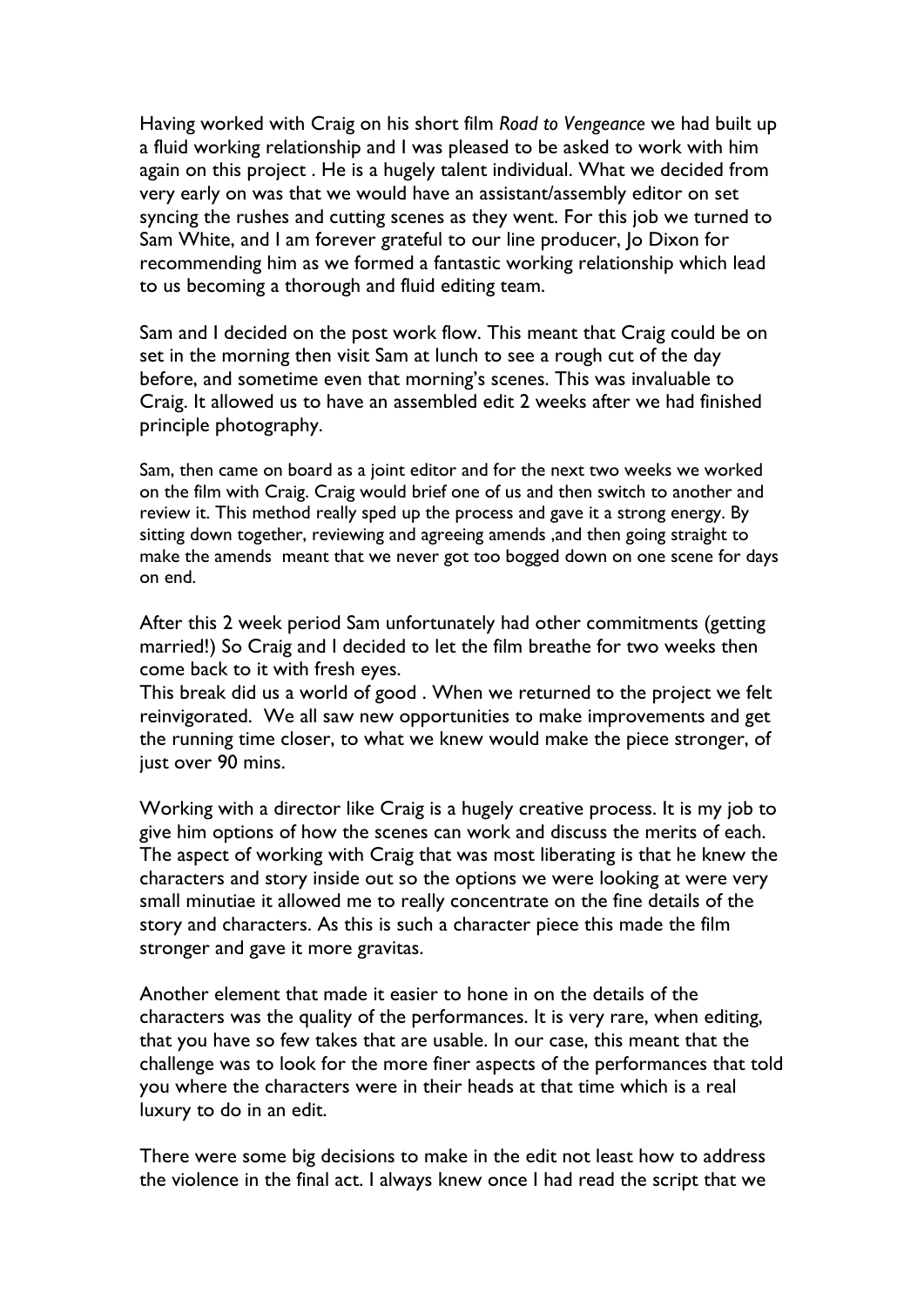had a real responsibility to engage the viewer to such a degree that this act of violence was not over the top. Craig has always been insistent that we show the Sequence of the event and while I was at first unsure seeing how the characters are developed and how much time you spend with them I do think this is justified.

I am extremely proud to have been able to work with Sam and Craig on this project and hope that you enjoy watching it as much as I did editing it.

# **SAM WHITE EDITOR**

As a director Craig new exactly what he wanted before he evan came into the edit suite and it was more a case of building the edit he had already cut in his head. His creative style and solid technical skills as a Director led the project seamlessly in post production where he continued to guide his vision through. As an editor it was great to work with such talented people on such a fresh and exciting project!

The Red-FCP workflow allowed us to have the mornings rushes logged, synced and ready for assembly the very same day using the Red proxy H files. As well as allowing Craig to scan back over the shoot at the end of the day. This fast turn around led to a fairly complete assembly just (2) weeks after principle photography wrapped.

The project structure within final cut was key to the progression of the film and made it easy for me to hand the project over to Kelvin Hutchins. We had been talking regularly as we built the project up from day 1 and careful logging meant that it was easy to jump back and forth to any part of the film without confusion.

It was a pleasure to work on such an original and exciting project with so many talented cast and crew. Under Craig Viveiros's direction solid performances from both the established talents and the up and coming made editing a pleasure, coupled with James Friends rich and moody visuals the project was a privilege to work on.

# **AMY HUBBARD CASTING DIRECTOR**

I was drawn to the story as I felt it deals head on with forgiveness and redemption. And Craig Viveiros put it together from interviews with prisoners, which makes it not only meaningful, but gives it truth too. Once I saw some of Craig's previous work I knew it would be dark, understated and beautiful...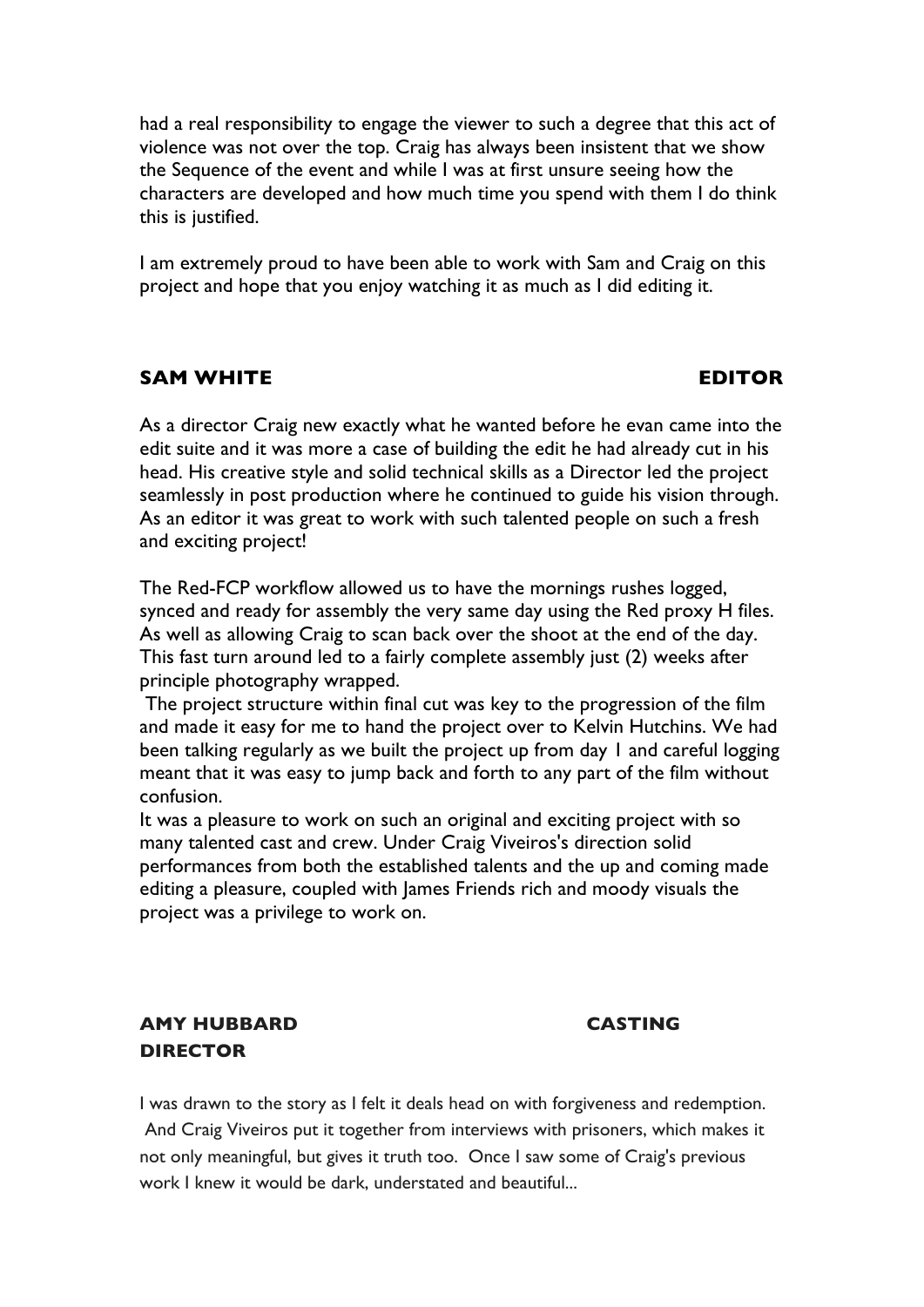We were lucky enough to have Art Malik as producer and he was a beacon to the other actors. I knew John Lynch would bring enormous power to the role of Jack. So we pretty much bombarded him and were delighted when he said yes. Martin Compston blew us away with a read that felt so real it was like watching a documentary. And then Craig Parkinson came in and frightened the bejaysus out of me, which made him perfect for Clay. We had a brilliant actor called Chris Hatherall reading in with everyone, so actors could get physical and rough him up a bit and do what they needed to get the scene right in the audition environment. Chris wasn't available the day that Craig Parkinson came in. I have had post-traumatic stress disorder ever since. I'm so proud of all the cast, and I'm really looking forward to seeing Hugh Quarshie in a 'hardman' role we've never seen him play before. I was very moved by Jack's ultimate acceptance of life on life's terms. Something we all find difficult.

### **AMORY LEADER SOUND DESIGN/COMPOSER**

Writing the music for Ghosted has been a very rewarding experience. The film has a certain weight and impact with some great performances that really communicate with the viewer – in particular from John, Martin and Craig. Finding inspiration has always been easy as the film offers so much material to respond to, and on various different levels from the concept and story to the striking production design. These sort of positive factors really help with the process of composing, because in this case the role of the music is to highlight and complement the drama and action, instead of trying to improve something, fix a problem or add emotions that are not present on screen (as is so often the case with music in film). We've always looked to give the music a restrained aspect, reflecting the fact that the prisoners can rarely express themselves and must keep their feelings locked away – fear, paranoia and isolation abound amongst the inmates. Another central aspect of the film are the simmering tensions that permeate the prison environment and the dark secrets in the hearts of the prisoners, so whilst the music is there to give hints and suggestions, it's important for it not be too bold or expressive for the most part. One of Craig's many skills as a director is his ability to encourage initiative, so in working for him we have always felt able to express ourselves and follow our instincts. The approach he takes is a great way to encourage creativity and makes for a healthy collaborative atmosphere. Speaking to Craig about his goals for the score really helped to understand what kind of approach we needed to take, he is a big fan of film scores and we found a lot in common ground to work from, in particular a huge admiration for the work of Bernard Herrmann. However, in this case our biggest source of